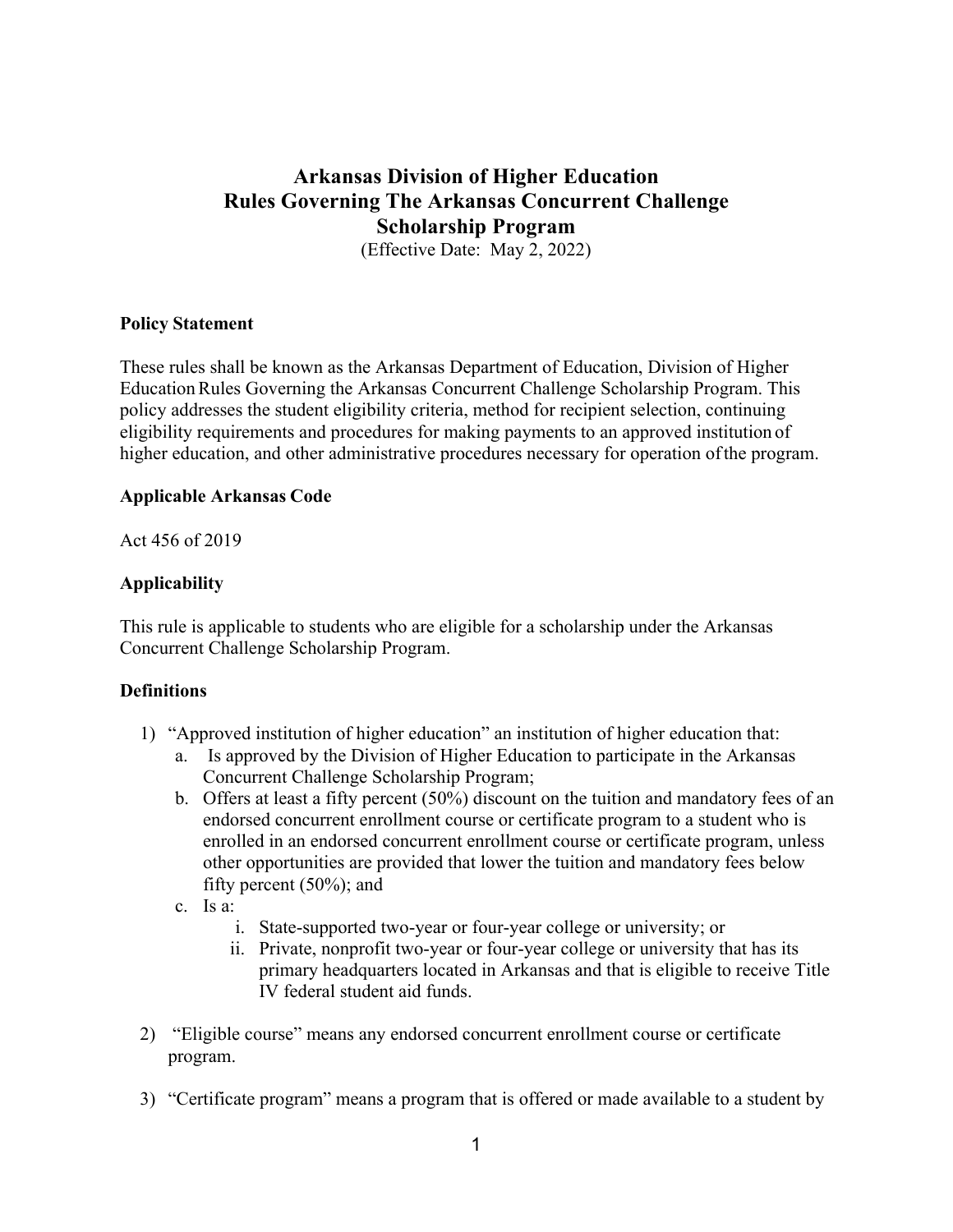an approved institution of higher education that leads to the obtainment of a certification or license. This definition does not include a program operated or sponsored by a third party.

- 4) "Endorsed concurrent enrollment course" means a college-level course offered by an approved institution of higher education in Arkansas that upon completion would qualify for academic credit in both the approved institution of higher education and a public high school that;
	- a. Is in one (1) of the four (4) core areas of math, English, science, and social studies;
	- b. Meets the requirements of  $\S 6$ -16-1204(b); and
	- c. Is listed in the Arkansas Course Transfer System of the Division of Higher Education; This definition does not include programs operated or sponsored by a third party;
- 5) "Student" means a person who has junior or senior status and who is enrolled at a:
	- a. Public high school in Arkansas;
	- b. Private high school in Arkansas; or
	- c. Home school, as defined in § 6-15-501 et seq.;
- 6) "Student success plan" means a plan developed by school personnel in collaboration with parents and the student that is reviewed annually. The plan shall, at a minimum:
	- a. Guide the student along pathways to graduation;
	- b. Address accelerated learning opportunities;
	- c. Address academic deficits and interventions; and
	- d. Include college and career planning components;
- 7) "Third party" means a person or entity that does not receive disbursement directly from the Division for this program, including a subcontractor of the institution.

## **Eligibility**

- 1) A student is eligible to receive an Arkansas Concurrent Challenge Scholarship for an academic semester or academic year during which the student is enrolled in an endorsed concurrent enrollment course or certificate program if the student:
	- a. Is an Arkansas resident or, if the student is less than twenty-one (21) years of age, either the student or one (1) parent of the student is an Arkansas resident; and
	- b. Provides proof that a completed student success plan has been submitted to the student's high school or home school.
- 2) The student success plan for a student who is enrolled in an endorsed concurrent enrollment course or certificate program shall:
	- a. Be prepared in consultation with school personnel, the student, and the student's parent or legal guardian or a college advisor.
	- b. Include an endorsed concurrent enrollment course or certificate program that is relevant to the student's success plan and include measures that ensure the successful completion of the endorsed concurrent enrollment course or certificate program in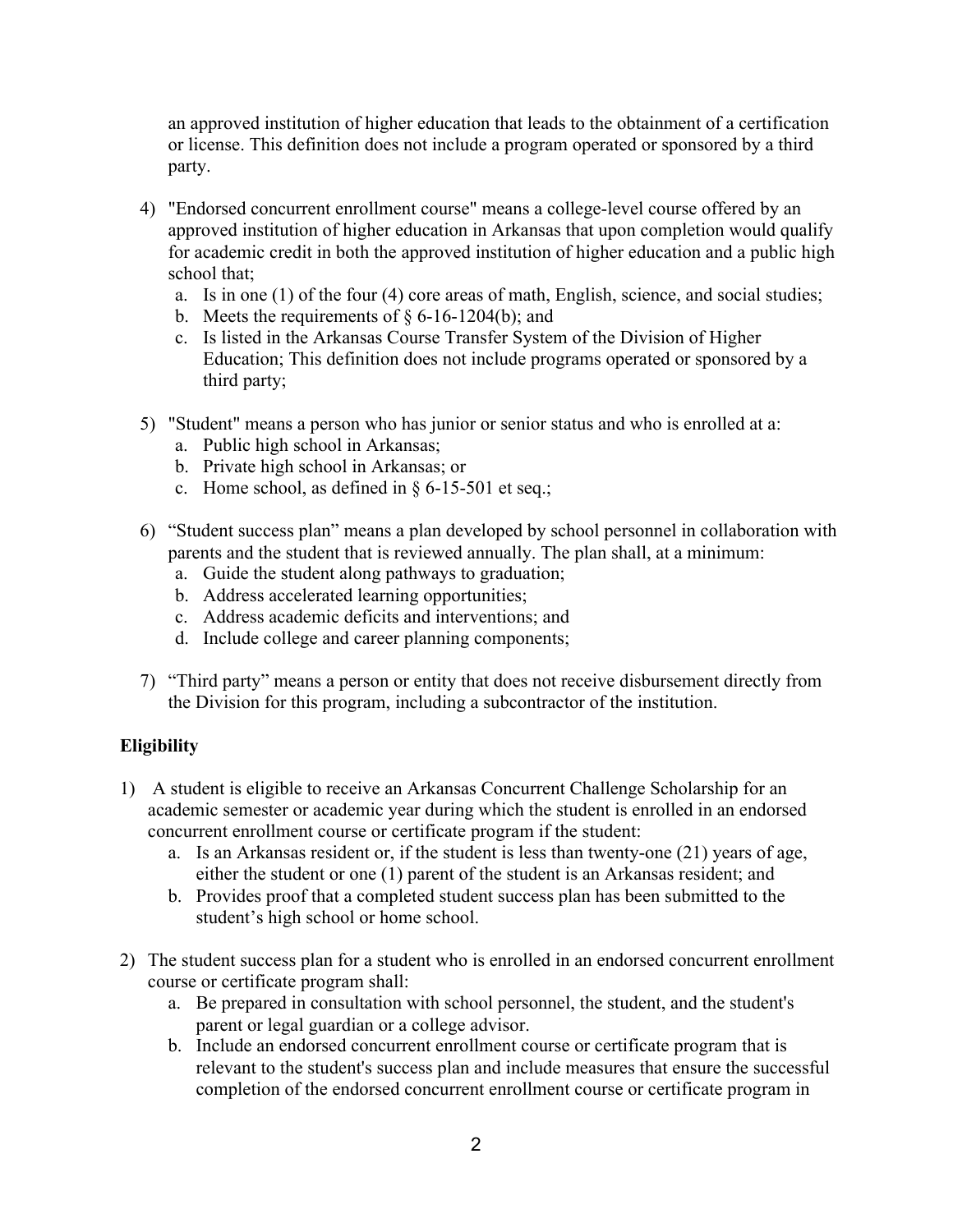which the student is enrolled.

- c. A student whose enrollment in a vocational center is reimbursable under  $\S 6-51-305$ is not eligible for a scholarship under this program.
- d. Students must meet all established requirements for endorsed concurrent enrollment courses set by the Division of Higher Education.

## **Continuing Eligibility**

- 1) A student is eligible to continue to receive the Arkansas Concurrent Challenge Scholarship if the student successfully completes an endorsed concurrent credit course or certificate program course and receives a minimum grade point average of 2.5.
- 2) A student who fails to complete an endorsed concurrent credit course or certificate program course with a minimum grade point average of 2.5 shall retain eligibility and enroll in no more than one (1) endorsed concurrent credit course or certificate program course for the first semester following the semester in which the student failed to successfully complete an endorsed concurrent credit course or certificate program course.
	- a. If a student fails to complete an endorsed concurrent credit course or certificate program course a second time, the student shall be ineligible to reapply or receive the scholarship again. This also applies to a student that drops out of an endorsed concurrent credit course or certificate program course before the end of the semester.

## **Amount of Awards**

- 1) If funds are available, the Division of Higher Education shall award Arkansas Concurrent Challenge Scholarships to all students eligible for the scholarship for the fall and spring terms.
- 2) The maximum scholarship award a student may receive in an academic year shall be the lesser of:
	- a. Five hundred dollars (\$500)
		- i. Eligible students shall be awarded one-hundred and twenty-five dollars (\$125) for each eligible course the student is enrolled, up to two (2) eligible courses per semester; or
	- b. The actual tuition and mandatory fees cost to the student for up to two (2) eligible courses per semester.
- 3) A scholarship granted under this section may be awarded in addition to any funds received for the enrollment in an endorsed concurrent enrollment course under § 6-16-  $1204(e)(3)$ .
- 4) Unless a student's high school or community-based program provides financial assistance for the cost of tuition and mandatory fees for an endorsed concurrent credit course or certificate program course, the remaining cost of tuition and mandatory fees for an endorsed concurrent enrollment course or certificate program is the responsibility of the eligible student who is enrolled in the endorsed concurrent credit course or certificate program course.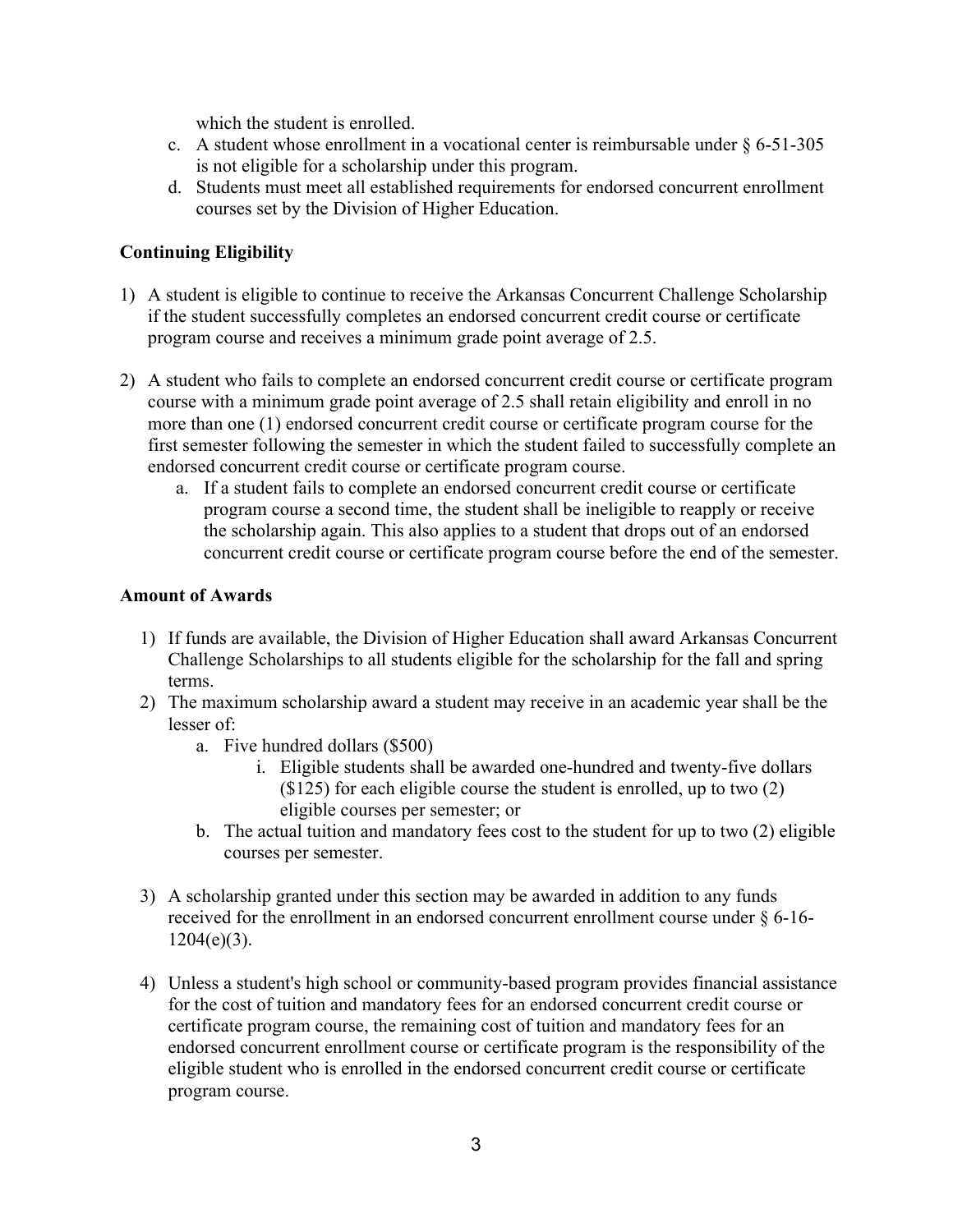5) The division shall distribute scholarships from the funds available in an equal amount to every approved institution of higher education that has enrolled a student eligible to receive this scholarship.

## **Institutional Responsibilities.**

Approved institution of higher education responsibilities.

1) Administrative agreement.

The chief executive officer of the approved institution of higher education is responsible for appointing one (1) representative from the financial aid office to act as administrator of the Arkansas Concurrent Challenge Scholarship Program and to receive all communications, forms, etc. This representative is responsible for verification, data, and compliance with these rules. The approved institution of higher education shall comply with all rules order to maintain the status of an approved institution of higher education.

2) Disbursement records.

The approved institution of higher education shall maintain information on the student indicating disbursement of scholarship funds.

3) Verification.

The approved institution of higher education shall provide certification of enrollment in courses that will meet satisfactory academic progress standards, as of the eleventh day of classes, by completing aVerification Roster each semester after registration. The Verification Roster is an alphabetical listing by an approved institution of higher education of all students receiving the award for a given academic term. The certifying official is responsible for completing the verification rosters each semester.

4) Deadlines for disbursement of funds.

The deadline for disbursement of funds is no later than ten (10) days after receipt of funds. Any outstanding funds not disbursed by this date must be returned to the division. For those students whose applications are received by the division too late to allow disbursement by this date, disbursement will be made within ten (10) working days of receipt of the verification roster and electronic transfer of funds to the approved institution of higher education.

5) Due diligence.

The approved institution of higher education will exercise due diligence in providing complete, accurate, and timely information as requested by the division on any scholarship recipient or former scholarship recipient. In addition, the approved